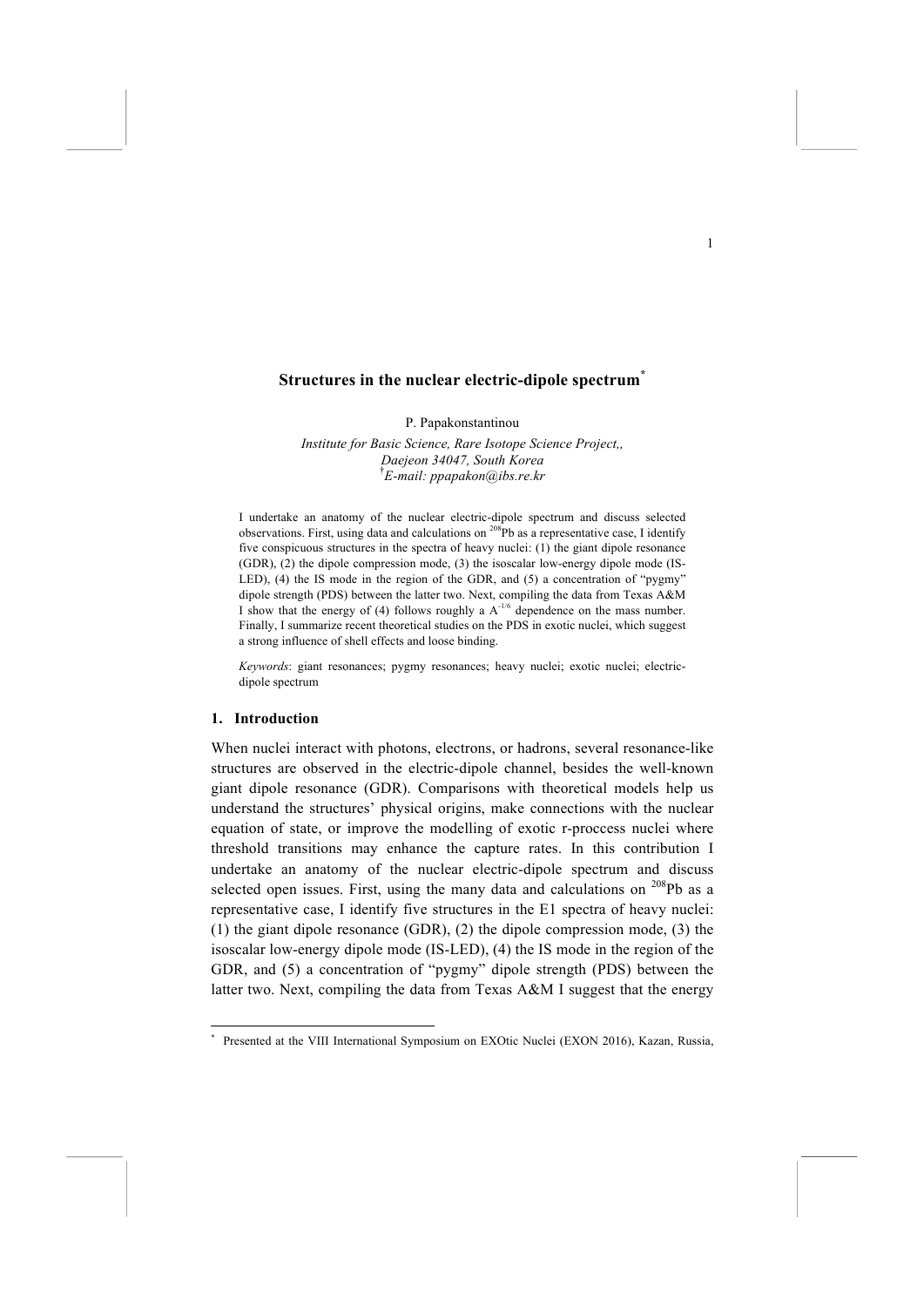of (4) follows roughly a  $A^{-1/6}$  dependence on the mass number. Finally, I focus on the PDS and summarize recent theoretical studies on exotic nuclei, which show the strong influence on PDS of shell effects and lose binding.

# **2. Richness of the dipole spectrum – surveying 208Pb**

The upper panel in Fig. 1 shows the photoresponse of  $208Pb$  below and above the particle-emission threshold  $(E<sub>th</sub>)$  as measured in various experiments or evaluated and available in the EXFOR database. The major structure at 13-14 MeV, labelled (1), is of course the giant dipole resonance (GDR), classically interpreted as an out-of-phase oscillation of the proton and neutron fluids [1]. Near or below  $E_{th}$  there are several peaks which may or may not belong to the tail of the GDR, and which I refer to as pygmy dipole strength (PDS) following common practice.

The shown spectrum contains a wealth of information. The summed transition strength, weighted with the excitation energy, provides the total photoabsorption cross section. A comparison with the classical Thomas-Reiche-Kuhn sum rule reveals the non-local character of nuclear interactions [1]. The inverse energy-weighted sum, on the other hand, yields the dipole polarizability  $a<sub>p</sub>$  of the nucleus. Theoretical studies have linked  $a<sub>p</sub>$  with the thickness of the neutron skin and the slope of the symmetry energy [2,3], which affects the structure of neutron stars. (A complete measurement of the  $^{208}Pb$  spectrum via polarized proton scattering has provided us with a datum for the polarizability of this nucleus [4].) Finally, transitions near and below  $E<sub>th</sub>$  in the case of r-process nuclei can greatly affect capture rates and therefore the nucleosynthesis yields [5]. This seemingly simple spectrum is therefore rich in consequences. But how well do we understand its structure and origins?

We may obtain many clues by looking at the dipole spectrum through the lens of different probes, in particular isoscalar probes. Alpha [6] and oxygen [7] scattering have revealed the isoscalar response of  $^{208}Pb$  represented in the lower panel of Fig. 1 by the energy weighted transition sthrength. The bimodal structure occuring above threshold has been observed in several nuclei [8]. Theoretical studies agree that the major structure beyond 20 MeV, labelled (2), corresponds to a dipole compression mode [1], whereby a sound wave propagates back and forth inside the nucleus. The origin of the peak in the region of the GDR (4) has been attributed to toroidal modes [9] and other kinetic effects [10]. We shall return to this feature.

As observed in Ref. [7] in the case of  $208Pb$ , but also in other heavy nuclei studied elsewhere, the PDS region presents a kind of bimodal structure too: Of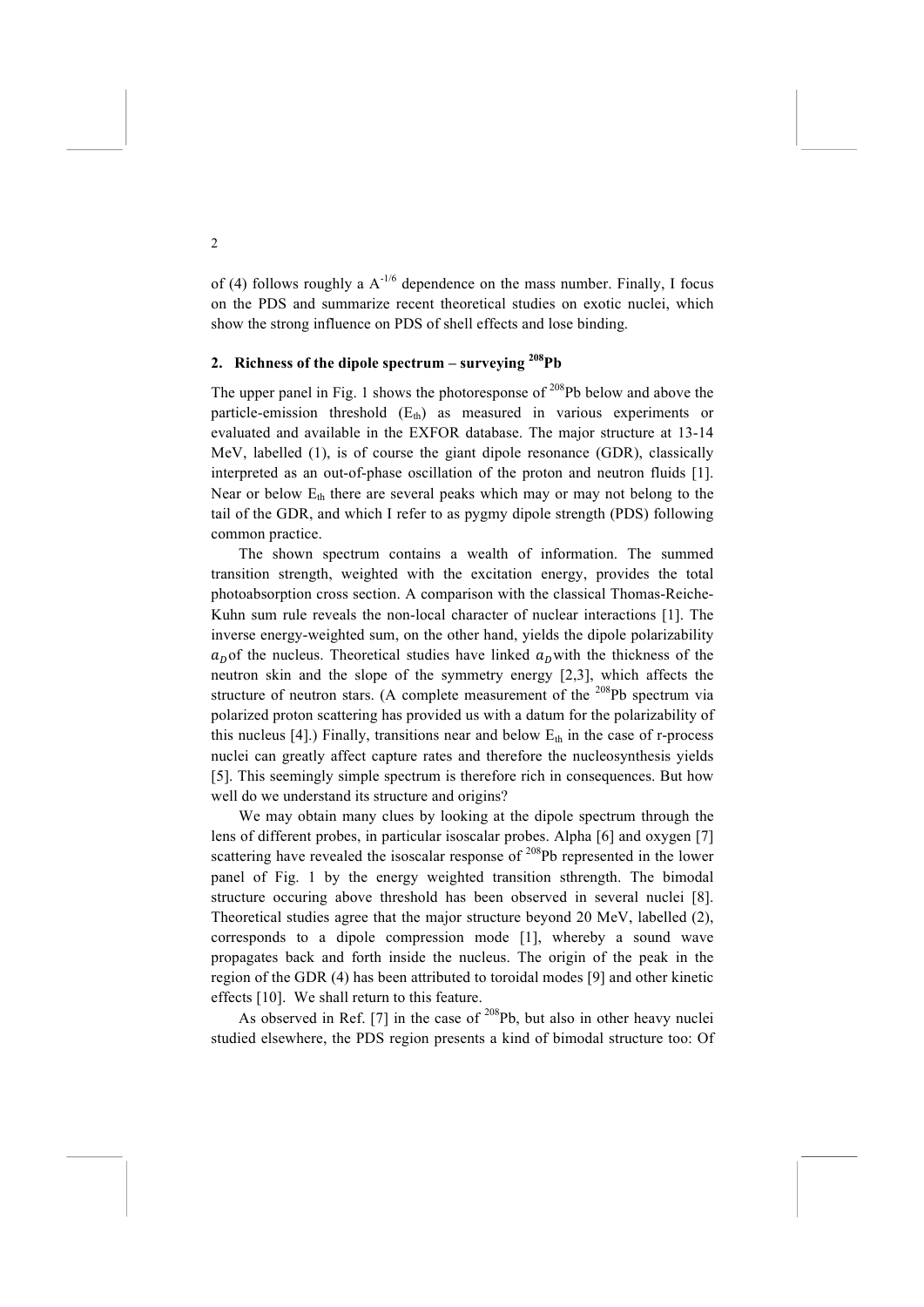all the participating transitions, only the lowest-energy ones respond strongly to the isoscalar probe. Thus two different "pygmy" regimes are revealed, one strongly isoscalar, and one isovector-only (5).

The isoscalar part (3), to which I referred to as IS-LED above, is quite a universal resonance in stable nuclei and possibly many unstable nuclei, appearing typically at 6-7MeV and exhausting several percentage points of the isoscalar EWSR – but less than one single-particle unit in the isovector channel. Linear-response theory reproduces its properties as a surface, tidal dipole mode, except that it systematically overestimates its energy (cf. lowest peak in Fig. 3). The interested reader may consult Ref. [11] for a brief survey, a compilation of data and bibliography. The isovector part is a complex problem to which we shall return shortly.



Fig. 1. Electric dipole spectrum of 208Pb. (a) Photoresponse B(E1)↑ ; data were taken from the EXFOR database as indicated. (b) Isoscalar energy-weighted contributions. Shown are the major peaks identified in Ref. [Crespi] below the particle threshold and the Gaussian parameterization of the Ref. [Youngblood] data above threshold. Both (a),(b): The left (right) axis corresponds to the data below (above) the particle threshold, which is marked by a vertical line. Numbers mark the regimes of interest: (1) GDR, (2) compression mode, (3) IS-LED, (4) other isoscalar mode, (5) PDS .

### **3. The isoscalar mode in the GDR region**

The isoscalar structure in the region of the GDR has been observed in many nuclei via alpha scattering at Texas A&M [6,8]. Early theoretical predictions did not distiguish between this and the IS-LED (3), though toroidal motion has remained a candidate as a generating mechanism [12] since it was first proposed [9]. RPA calculations in a harmonic-oscillator basis (HO) and coordinate-space RPA calculations with proper boundary conditions in the continuum (CRPA) are shown in Fig. 2. Both implementations predict IS strength in that energy region, in general agreement with other calculations. CRPA generates somewhat more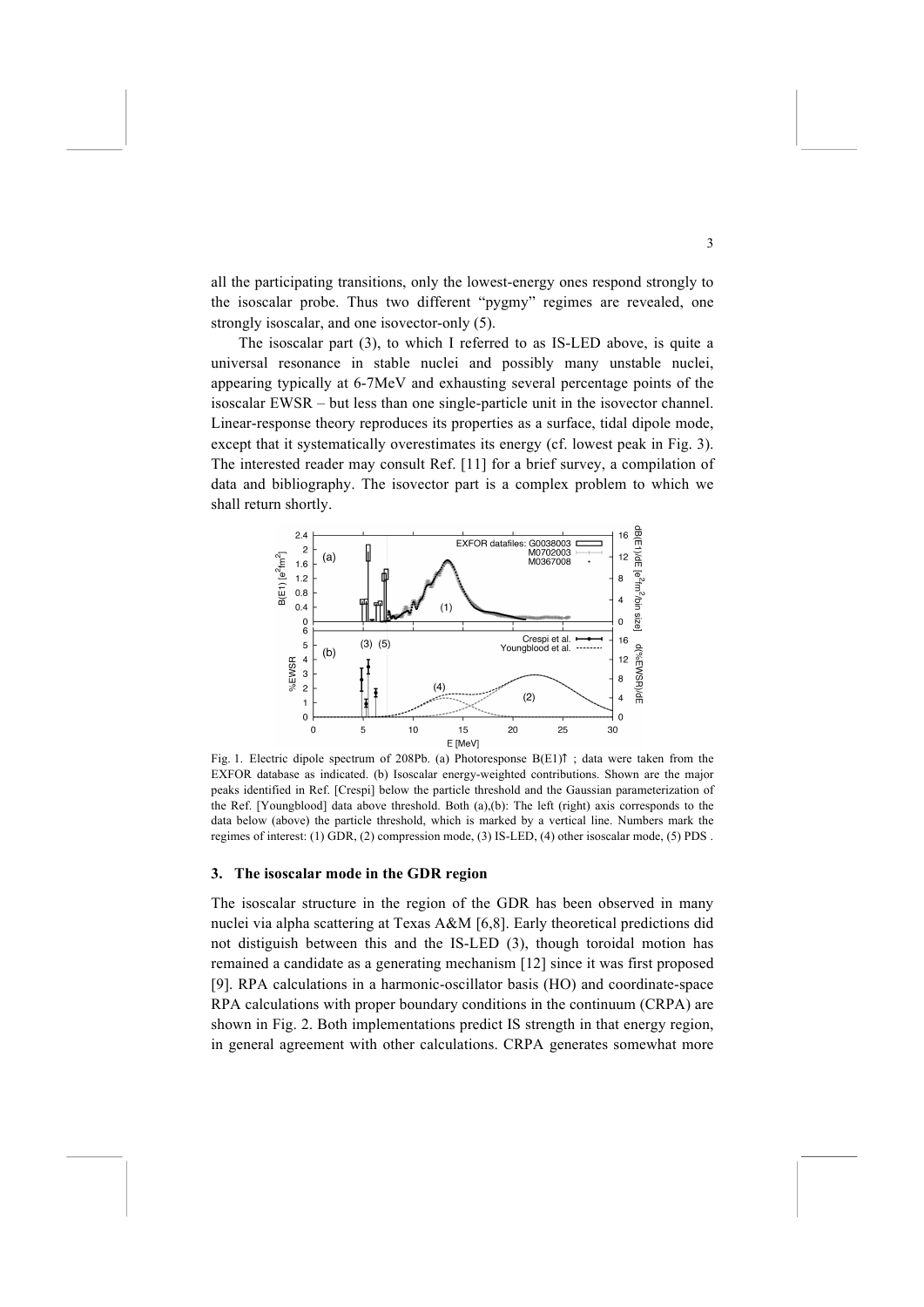suprathreshold strength. The isospin character of the transitions is found largely mixed, which means that they contribute to the GDR strength.

Fig. 3 shows a compilation of existing data. A comparison between Fig.  $3(a)$  (plot of A<sup>1/3</sup> E) and  $3(b)$  (A<sup>1/6</sup> E) suggests that the energy E of the unknown mode follows rather a  $A^{-1/6}$  dependence on the mass number, possibly signifying a surface phenomenon. This is an open theoretical issue.



Fig. 2. For <sup>208</sup>Pb: Distribution of the isoscalar energy-weighted sum as extracted from the data above particle threshold (two-Gaussian parameterization) [6] and as calculated within RPA in a harmonicoscillator basis with the Gogny D1S interaction or in coordinate space with continuum effects with the Skyrme SLy4 interaction.



Fig. 3. The energy of the IS dipole mode in the GDR region multiplied by (a)  $A^{1/3}$  and (b)  $A^{1/6}$ . On average E~A<sup>-1/6</sup>32.4MeV. The data are from Refs. [6,8]. The empirical GDR energy,  $A^{1/6}E \sim (31.2$  $A^{-1/6}$  + 20.6) MeV, is shown too.

#### **4. Pygmy dipole strength and exotic nuclei**

Let us now return to the isovector part of the PDS. Knowledge of its generating mechanism is important for establishing physical connections of PDS to other observables or parameters, such as the symmetry energy and its density dependence. At the same time, it is important to identify factors which might contaminate correlations between PDS and other observables.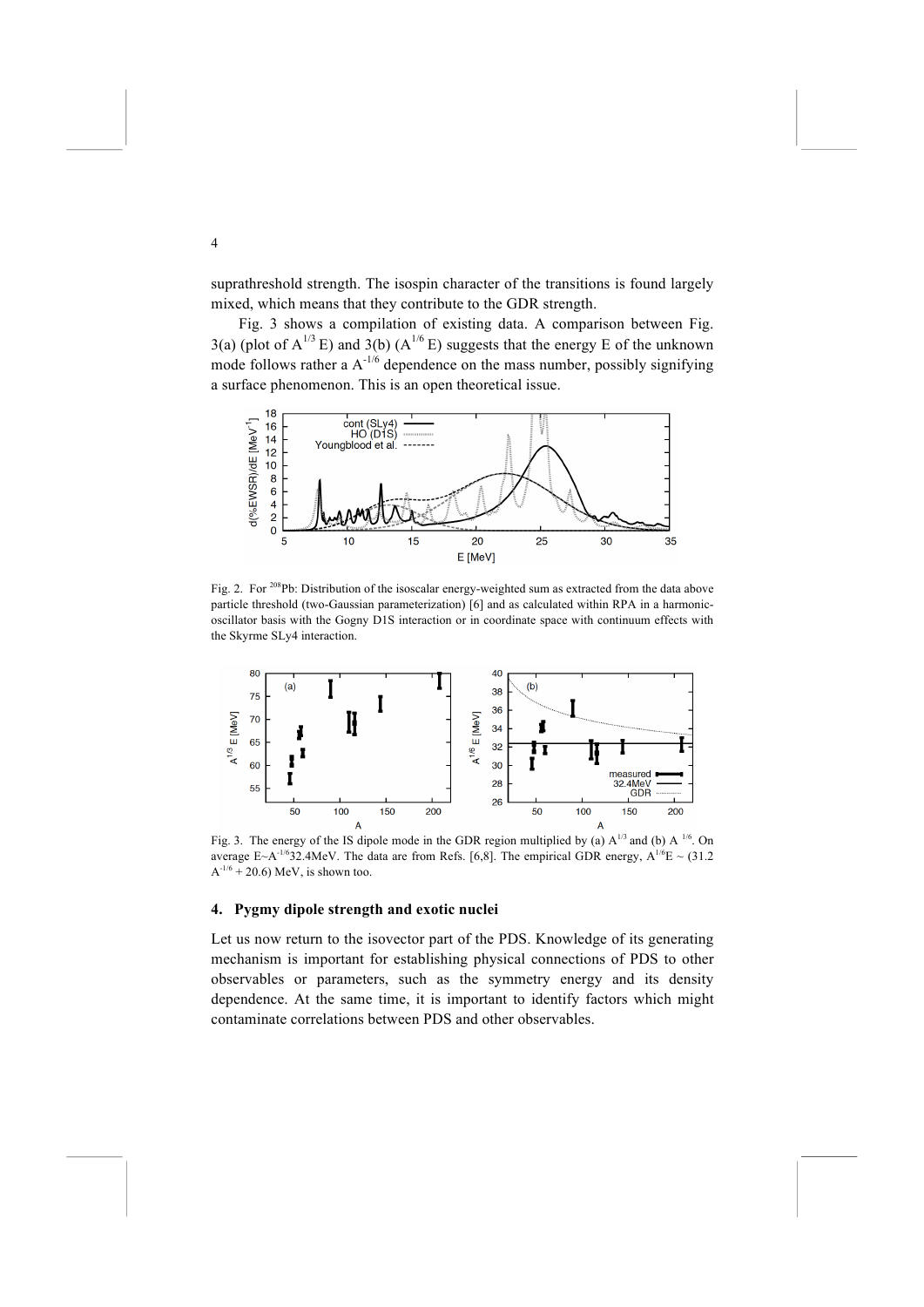A candidate mechanism for generating PDS is single-particle strength (E~1ħω), as was demonstrated early on [13]. Other non-relativistic models have found that the PDS is centered around E~1ħω [14]. Another popular mechanism, a neutron-skin oscillation, is less favored, because it would respond strongly to the IS field. In stable nuclei such a mode might contribute at energies near the neutron-emission threshold [15] or above it. It may generate the pygmy resonances observed in exotic Sn isotopes [16] and <sup>68</sup>Ni [17,18].

In Ref [19] it was shown that, along the Ni isotopic chain and according to RPA calculations, neutron excess influences the PDS or the polarizability and the neutron skin thickness in different ways or degrees, apparently due to the different manifestations of shell filling. Correlations along isotopic chains are thus not straightforward, even though correlations for a single nucleus can be theoretically identified (their model dependence notwithstanding). Measurements of PDS on either side of a shell closure such as  $N=50$  (Ni) or N=82 (Sn) and in the same energy interval are advocated, so as to test theoretical predictions on the strong influence of shell filling. Beyond the shell closures, correlations between the neutron-skin thickness and the PDS are predicted to be cleaner [20].

The relevance of separation energies has been put forth, e.g., in [21]. Loose binding can be a strong factor, compared with the (absolute) isospin asymmetry, in generating PDS and even collective skin modes. This was shown in Ref. [22] via a comparison between the stable Ca isotopes and their (mostly unstable) N=20 mirror isotones. Ca isotopes are excited weakly in terms of B(E1) below 9 MeV and do not show any evidence of skin modes. Proton-rich N=20 isotones, on the other hand, are theoretically expected to be much more strongly excited and some of them (e.g., <sup>46</sup>Fe) to develop proton-skin modes [22]. The proton  $f_{7/2}$ shell can be so loosely bound and spatially extended, that an extended proton density distribution can indeed develop.

#### **5. Summary**

I distinguish five salient structures in the electric-dipole spectra of heavy nuclei and discuss related open issues. The physical origin of the IS structure in the GDR region remains of interest. The pygmy dipole strength is strongly affected by shell structure and loose binding in exotic systems.

This was a selective presentation ommitting, e.g., soft modes in light halo nuclei and alpha-clustering effects and, on the theoretical side, the effects of phonon coupling.